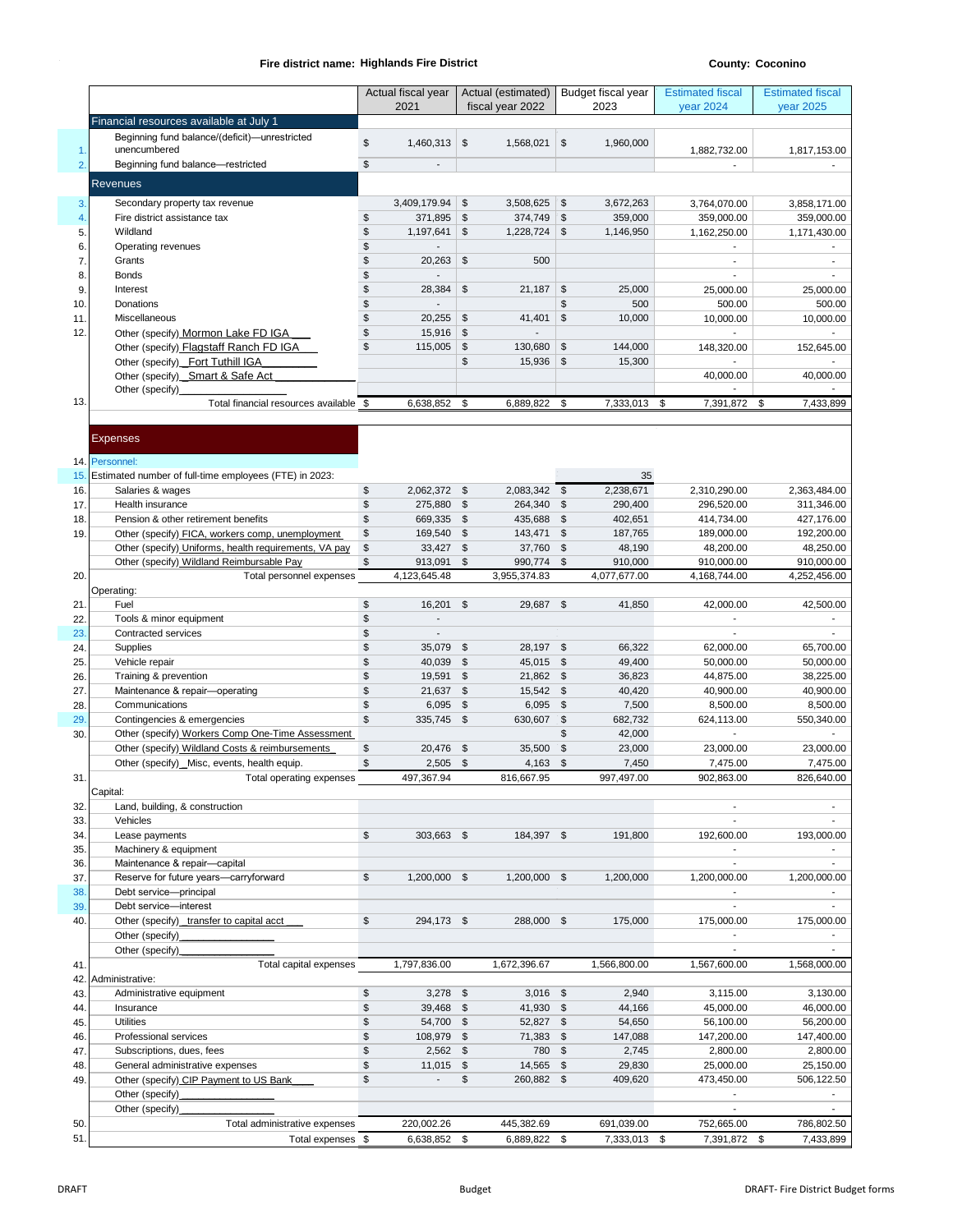## **Fire district name: Highlands Fire District Highlands** Fire  $\frac{1}{2}$  **County: Coconino**

|     | CAPITAL ACCOUNT                                               | Actual fiscal year<br>2021    | Actual (estimated)       | Budget fiscal year<br>2023 | <b>Estimated fiscal</b> | <b>Estimated fiscal</b><br><b>year 2025</b> |  |
|-----|---------------------------------------------------------------|-------------------------------|--------------------------|----------------------------|-------------------------|---------------------------------------------|--|
|     |                                                               |                               | fiscal year 2022         |                            | <b>year 2024</b>        |                                             |  |
|     | Financial resources available at July 1                       |                               |                          |                            |                         |                                             |  |
| 1.  | Beginning fund balance/(deficit)-unrestricted<br>unencumbered | \$<br>623,389                 | $\mathfrak s$<br>395,316 | $\mathfrak{S}$<br>554,034  | 409,239.00              | 417,339.00                                  |  |
| 2.  | Beginning fund balance-restricted                             |                               |                          |                            |                         |                                             |  |
|     | <b>Revenues</b>                                               |                               |                          |                            |                         |                                             |  |
| 3.  | <b>Transfers from General Fund</b>                            | 294,173.00 \$                 | 288,000 \$               | 175,000                    | 175,000.00              | 175,000.00                                  |  |
| 4.  | Interest                                                      | $4,763$ \$<br>\$              | 2,000                    | $\mathfrak{S}$<br>4,000    | 600.00                  | 500.00                                      |  |
| 5.  | Grants                                                        | $\mathfrak{s}$<br>$16,000$ \$ | $32,050$ \$              | 97,954                     |                         |                                             |  |
| 6.  | Sale of Equipment / Buildings                                 |                               | \$<br>5,851              |                            |                         |                                             |  |
| 7.  | Other (specify)_____                                          |                               |                          |                            |                         |                                             |  |
| 8.  | Other (specify)_                                              |                               |                          |                            |                         |                                             |  |
| 9   | Total financial resources available \$                        | 938,325 \$                    | 723,217 \$               | 830,988 \$                 | 584,839 \$              | 592,839                                     |  |
|     |                                                               |                               |                          |                            |                         |                                             |  |
|     | <b>Expenses</b>                                               |                               |                          |                            |                         |                                             |  |
|     |                                                               |                               |                          |                            |                         |                                             |  |
|     | Capital:                                                      |                               |                          |                            |                         |                                             |  |
| 10. | Office Equipment                                              |                               |                          |                            |                         |                                             |  |
| 11. | Fire Equipment                                                | $\mathsf{\$}$<br>6.071        |                          | \$<br>30,000               |                         |                                             |  |
| 12. | <b>Medical Equipment</b>                                      |                               | \$<br>36.187 \$          | 33,000                     | 33.000.00               |                                             |  |
| 13. | <b>Communications Equipment</b>                               | \$<br>31,081                  |                          |                            |                         |                                             |  |
| 14  | <b>Tools and Equipment</b>                                    |                               | \$<br>17,237             |                            |                         | 5,000.00                                    |  |
| 15. | Vehicle Purchases                                             |                               |                          | \$<br>115,000              |                         |                                             |  |
| 16. | Land, Building Improvments/ Purchase                          | \$<br>54,944                  | \$<br>115,760            | ີ\$<br>136,000             | 134,500.00              | 1,972.00                                    |  |
| 17. | Other (specify) _Medical Grant- cancer screening              |                               |                          | \$<br>107,749              |                         |                                             |  |
| 18. | Other (specify) _L/P Payoff for St. 25                        | $\mathsf{\$}$<br>450,913      |                          |                            |                         |                                             |  |
| 19. | Other (specify)                                               |                               |                          |                            |                         |                                             |  |
|     | Total capital expenses                                        | 543,009.00                    | 169,183.36               | 421,749.00                 | 167,500.00              | 6,972.00                                    |  |
|     | 20. Ending Balances                                           |                               |                          |                            |                         |                                             |  |
| 21  | Capital Replacement Fund                                      | \$<br>395,316 \$              | 554,034 \$               | 409,239                    | 417,339.00              | 585,867.00                                  |  |
| 22. | Capital Improvement Fund                                      |                               |                          |                            |                         |                                             |  |
|     | Other (specify)                                               |                               |                          |                            |                         |                                             |  |
| 23. | <b>Total Reserves</b>                                         | 395,316.00                    | 554,034.00               | 409,239.00                 | 417,339.00              | 585,867.00                                  |  |
| 24. | Total expenses \$                                             | 938,325 \$                    | 723,217 \$               | 830,988                    | \$<br>584.839           | \$<br>592,839                               |  |